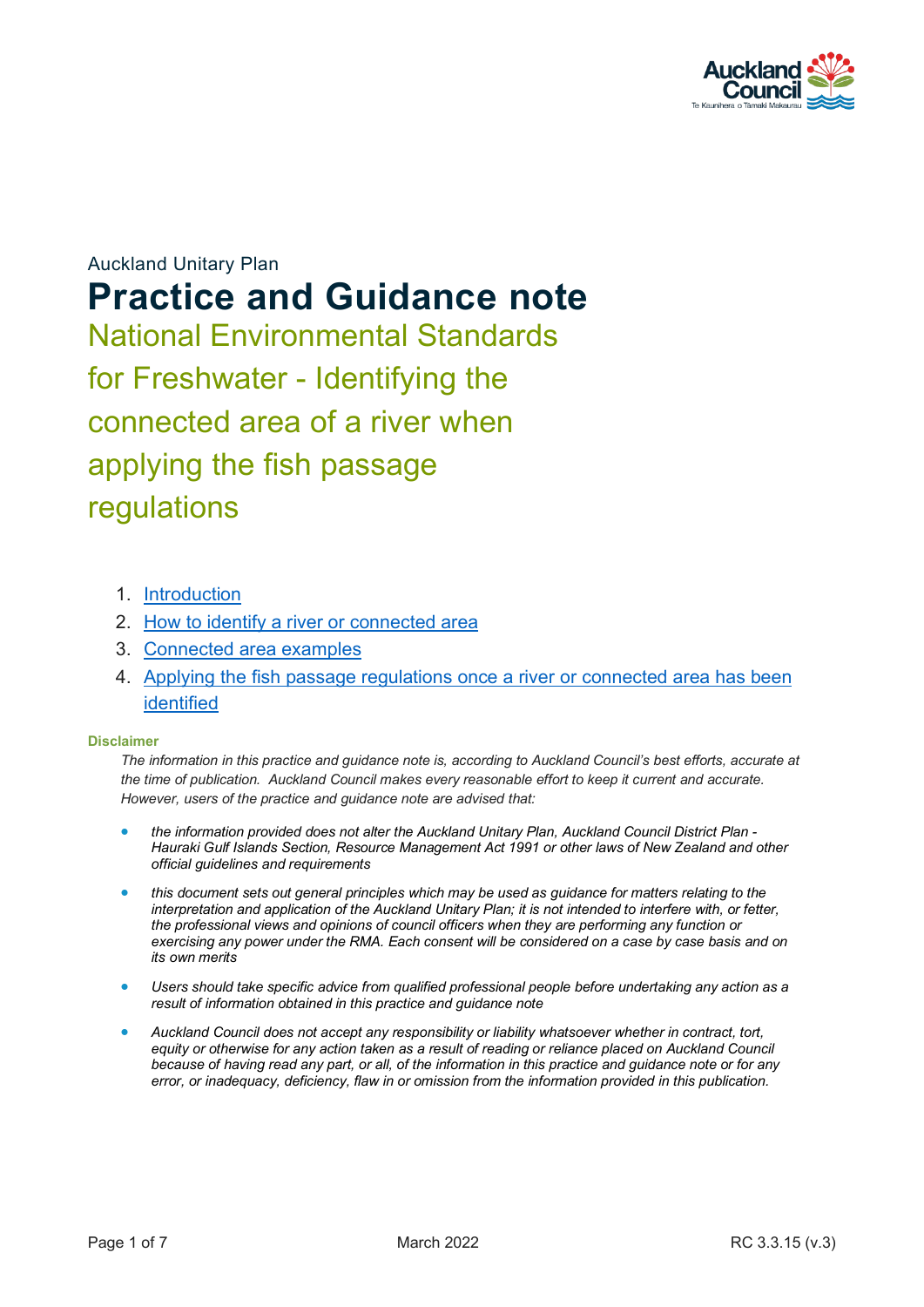# <span id="page-1-0"></span>**1 Introduction**

The [Resource Management \(National Environmental Standards for Freshwater\)](https://www.legislation.govt.nz/regulation/public/2020/0174/latest/LMS364099.html)  [Regulations 2020](https://www.legislation.govt.nz/regulation/public/2020/0174/latest/LMS364099.html) (NES-F) include regulations in Part 3 Subpart 3 that relate to the passage of fish affected by structures. These regulations apply to the placement, alteration, extension, or reconstruction of culverts, weirs, flap gates, dams, or fords, in, on, over, or under the bed of any river or connected area.

This Practice and Guidance note (PGN) provides guidance on how to identify a river or the connected area for the purpose of applying these regulations.

### <span id="page-1-1"></span>**2 How to identify a river or connected area**

'River or connected area' is defined in the NES-F (Section 3) as: (a) a river; or (b) any part of the coastal marine area that is upstream from the mouth of a river. The latter being the 'connected area' of a river.

When identifying a river as per point (a), 'river' is further defined in the Resource Management Act 1991 (RMA) as "a continually or intermittently flowing body of fresh water; and includes a stream and modified watercourse; but does not include any artificial watercourse (including an irrigation canal, water supply race, canal for the supply of water for electricity power generation, and farm drainage canal)".

To determine the extent of the connected area as per point (b), refer to the RMA definitions of 'coastal marine area' and 'mouth', which are:

*Coastal marine area means the foreshore, seabed, and coastal water, and the air space above the water—* 

- *(a) of which the seaward boundary is the outer limits of the territorial sea:*
- *(b) of which the landward boundary is the line of mean high water springs, except that where that line crosses a river, the landward boundary at that point shall be whichever is the lesser of—*
	- *(i) 1 kilometre upstream from the mouth of the river; or*

*(ii) the point upstream that is calculated by multiplying the width of the river mouth by 5.*

*Mouth, for the purpose of defining the landward boundary of the coastal marine area, means the mouth of the river either—*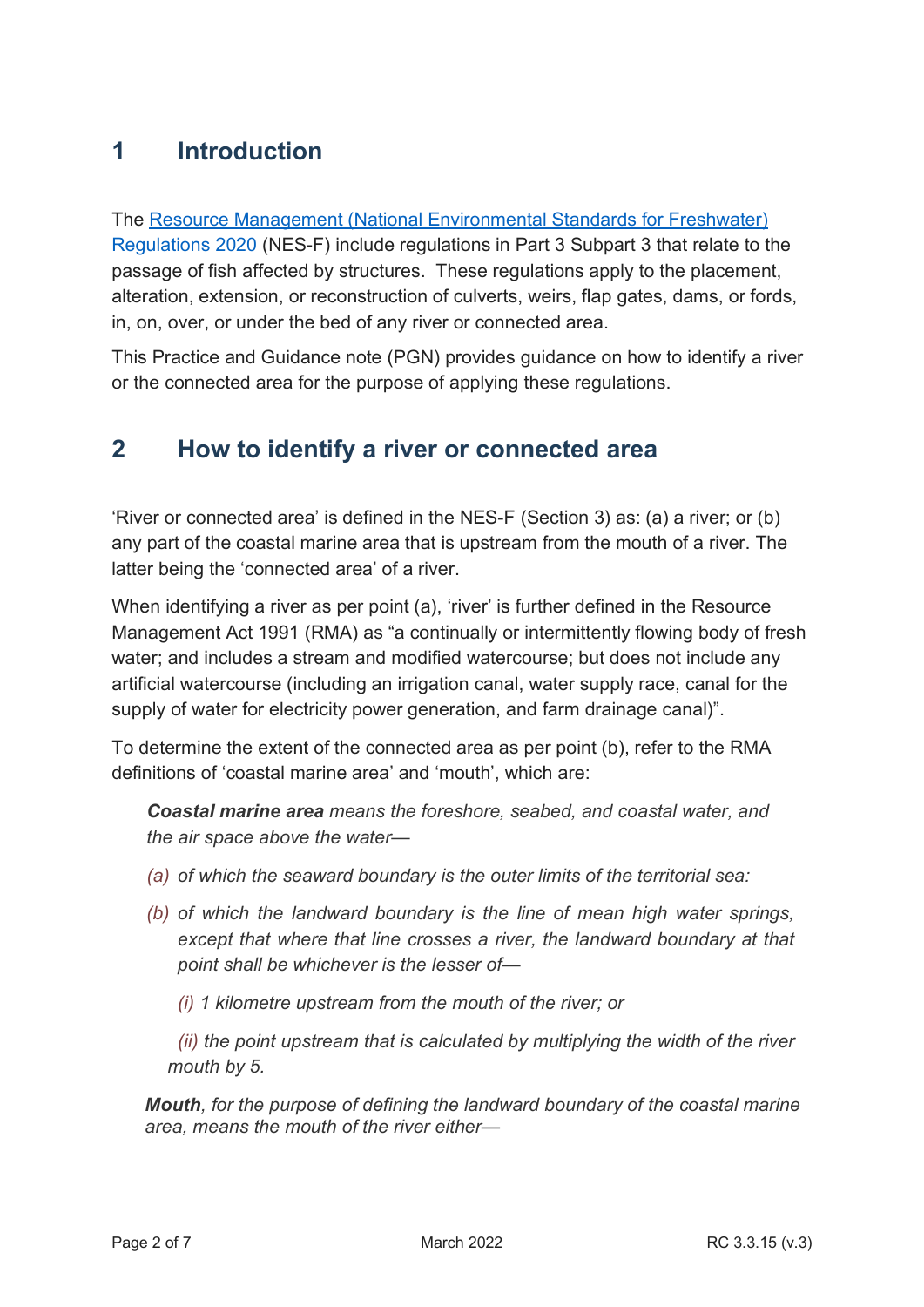- *(a) as agreed and set between the Minister of Conservation, the regional council, and the appropriate territorial authority in the period between consultation on, and notification of, the proposed regional coastal plan; or*
- *(b) as declared by the Environment Court under [section 310](https://www.legislation.govt.nz/act/public/1991/0069/latest/link.aspx?search=ts_act%40bill%40regulation%40deemedreg_Resource+management+act+1991_resel_25_h&p=1&id=DLM238510#DLM238510) upon application made by the Minister of Conservation, the regional council, or the territorial authority prior to the plan becoming operative,— and once so agreed and set or declared shall not be changed in accordance with [Schedule 1](https://www.legislation.govt.nz/act/public/1991/0069/latest/link.aspx?search=ts_act%40bill%40regulation%40deemedreg_Resource+management+act+1991_resel_25_h&p=1&id=DLM240686#DLM240686) or otherwise varied, altered, questioned, or reviewed in any way until the next review of the regional coastal plan, unless the Minister of Conservation, the regional council, and the appropriate territorial authority agree*

To determine the connected area of a river, an applicant must therefore identify the landward extent of the coastal marine area and locate the mouth of the river.

### **Finding the Extent of the Coastal Marine Area**

The location of the 'mouth' and the extent of the CMA up stream of this point was agreed in the early 1990s. It was reviewed in the development of the [Auckland](https://unitaryplan.aucklandcouncil.govt.nz/pages/plan/Book.aspx?exhibit=AucklandUnitaryPlan_Print)  [Unitary Plan \(Operative in Part\)](https://unitaryplan.aucklandcouncil.govt.nz/pages/plan/Book.aspx?exhibit=AucklandUnitaryPlan_Print) ("AUP(OP)"). Several of the CMA boundary points were moved so that they were more accurately aligned with the waterways.

The Auckland region's CMA is typified by drowned river valleys with long dendric estuaries. The CMA boundary process sought to ensure that these marine estuarine areas were managed as part of the CMA.

In almost all cases, the extent of the CMA as it crosses a river can be seen on the AUP(OP) maps by the extent of the General Coastal Marine zone up a river. In the AUP(OP) maps this will be marked in pale blue. If there are exceptions these will be other coastal zones.

The upper extent the CMA as it crosses a river can be 'turned on' in the AUP(OP) maps by selecting *Unitary Plan Management Layers* and *Information*, then *Coastal Marine area/river boundary point*.

| Unitary Plan Appeals and Plan Modifications   | $\cdots$ |
|-----------------------------------------------|----------|
| <b>V</b> Unitary Plan Management Layers       | $\cdots$ |
| $\sqrt{}$ Information                         |          |
| Address                                       |          |
| √ Coastal marine area/ river boundary point ● |          |
|                                               |          |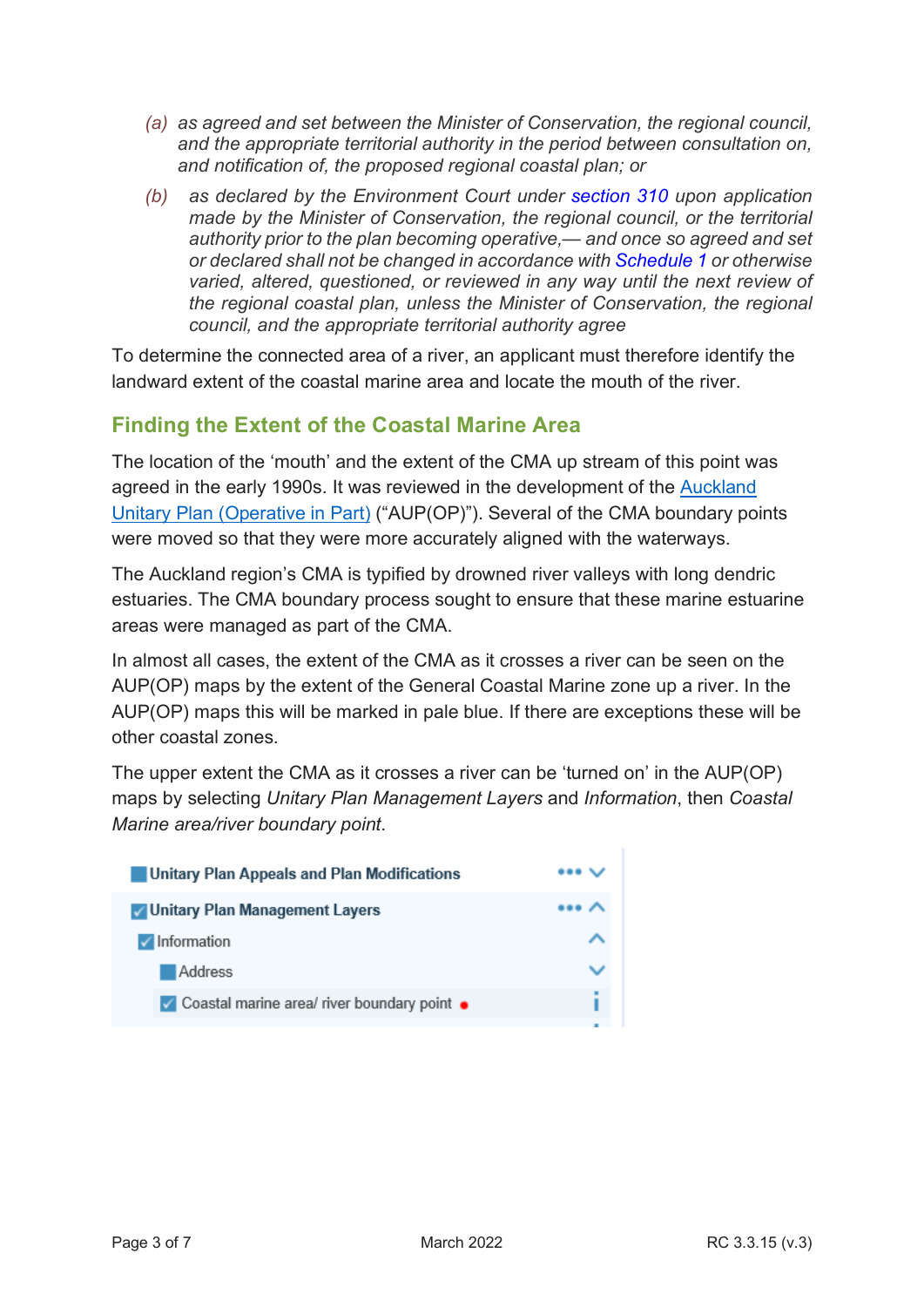

### [Appendix 7 of the](https://unitaryplan.aucklandcouncil.govt.nz/Images/Auckland%20Unitary%20Plan%20Operative/Chapter%20M%20Appendices/Appendix%207%20Coastal%20marine%20area%20boundaries.pdf)

#### [AUP\(OP\).](https://unitaryplan.aucklandcouncil.govt.nz/Images/Auckland%20Unitary%20Plan%20Operative/Chapter%20M%20Appendices/Appendix%207%20Coastal%20marine%20area%20boundaries.pdf)

|           |                        | <b>Coastal Marine Area/River Boundary</b> |                             |            |
|-----------|------------------------|-------------------------------------------|-----------------------------|------------|
| <b>ID</b> | <b>River</b>           | Location                                  | NZTM Point X   NZTM Point Y |            |
| 165       | <b>Henderson Creek</b> |                                           | 174571571                   | 5918184.05 |

*For rivers not identified in the table below, the "mouth" shall be at that point depicted by a straight line representing a continuation of the line of mean high water springs on each side of the river*.

### **Locating the Mouth of the River**

The location of the mouth of rivers are not shown in the AUP(OP) maps or recorded in Appendix 7. For each application where a regulation in the NES-F may be triggered and the application area is near the upper limit of the CMA as it extends up a river, the location of the mouth of the river will need to be determined.

To assist with this, Appendix 7 of the AUP(OP) states:

*The mouth of the river can be determined by back-calculating from the coastal marine area boundary across a river.*

The relevant process steps are:

- 1. Determine the location of CMA boundary from the AUP(OP) maps and Appendix 7.
- 2. Manually locate the nearest point downstream where, by measuring the width of the river at that location, the calculation of 5x this width will lead the CMA boundary point on the AUP(OP) map/Appendix 7. The width of the river mouth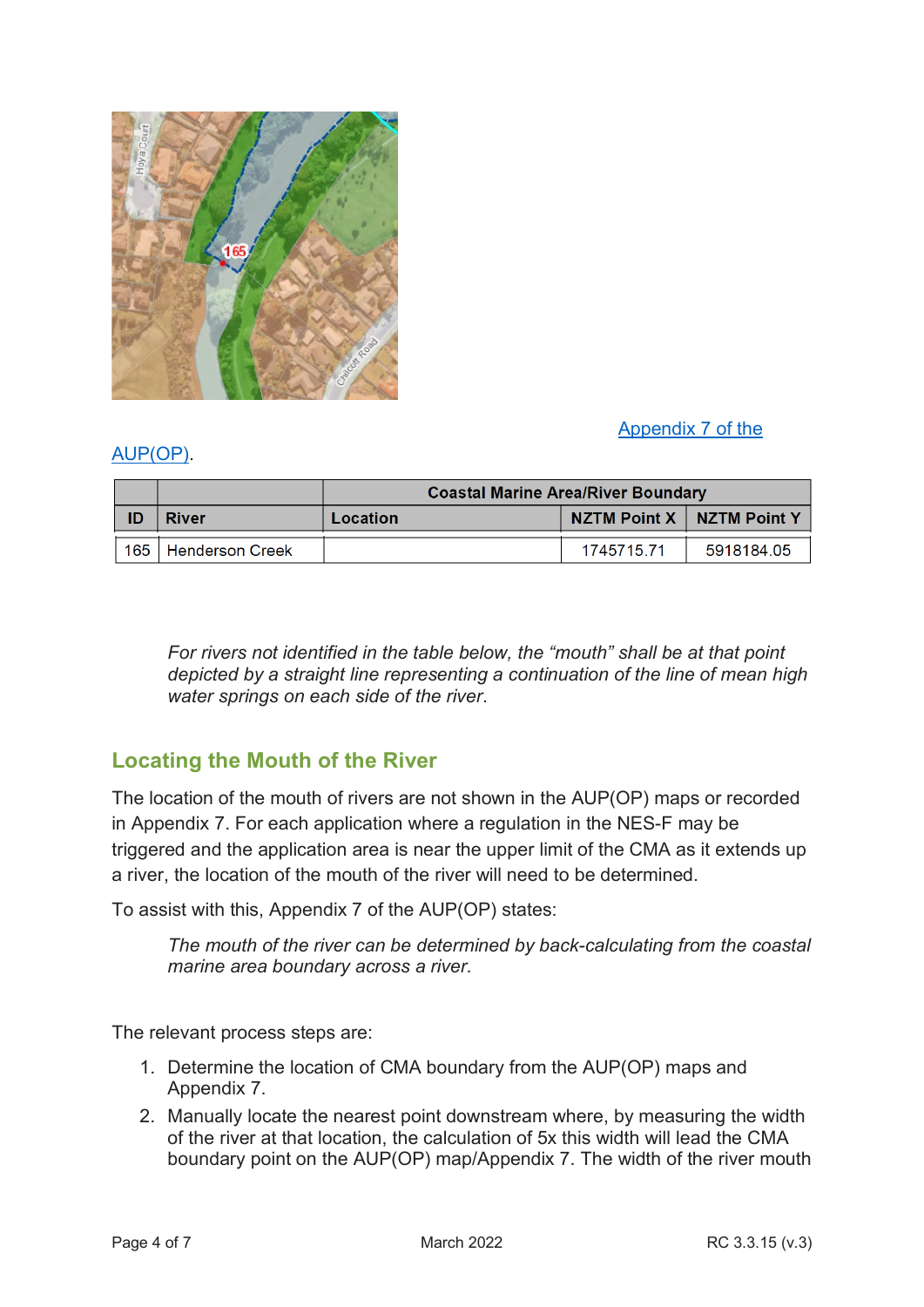is measured from the blue dotted lines depicting MHWS (labelled 'indicative coastline') on either side of the CMA.

3. The connected area is that part of the CMA between the river mouth and the CMA boundary. Part 3 Subpart 3 of the NES-F applies upstream of the identified river mouth.

This back calculation process works in most situations, but not all. When the back calculation process does not work, the river mouth location will need to be approximated. It is suggested that advice from council is sought in such circumstances.

The only river in the Auckland region which triggered the 1km up stream boundary was the Kaipara River. In this case, the mouth of the Kaipara River is located 1km downstream of the CMA boundary.

# <span id="page-4-0"></span>**3 Connected area examples**

The following are some pictorial examples of river mouths, CMA boundaries and connected areas.

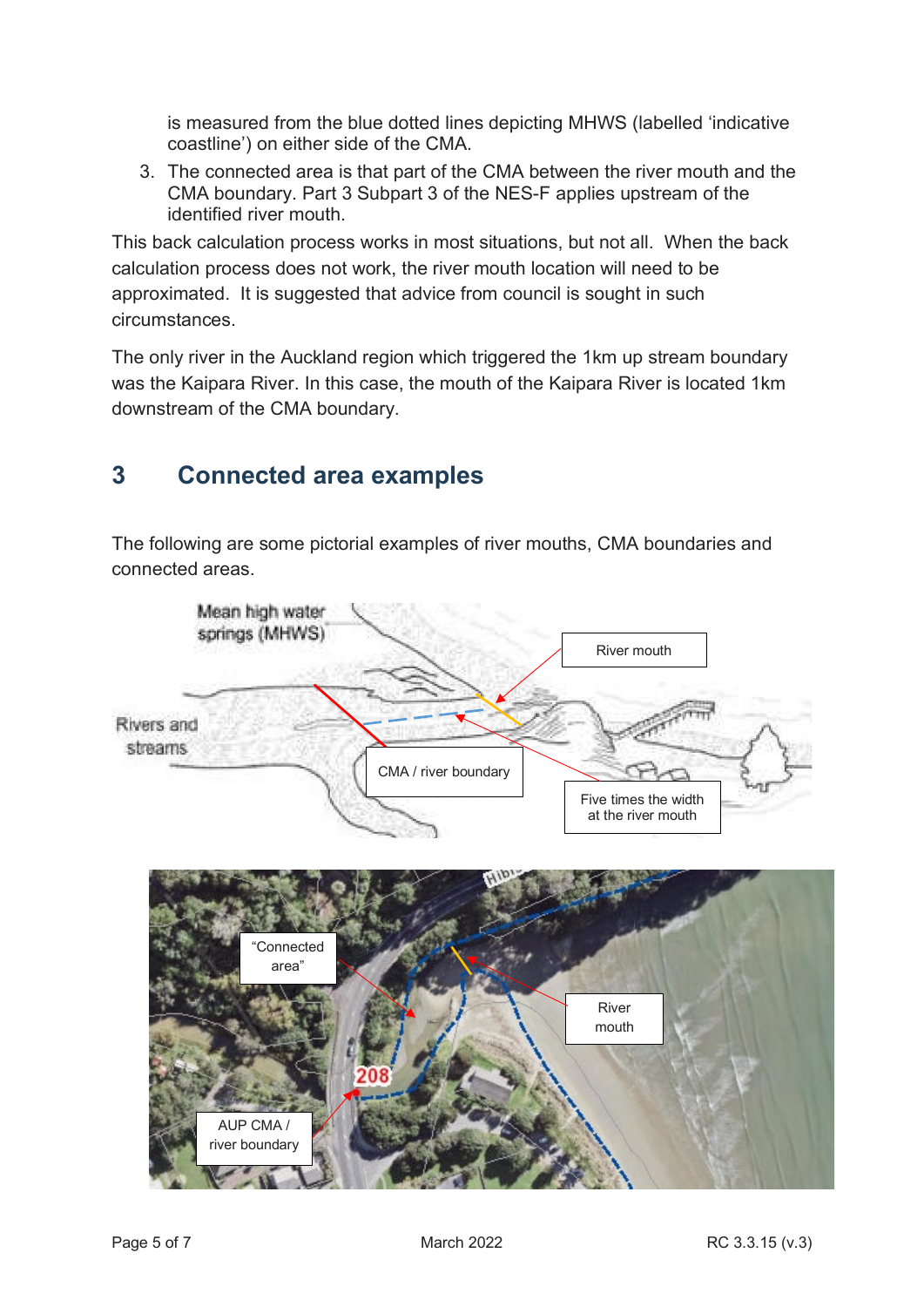